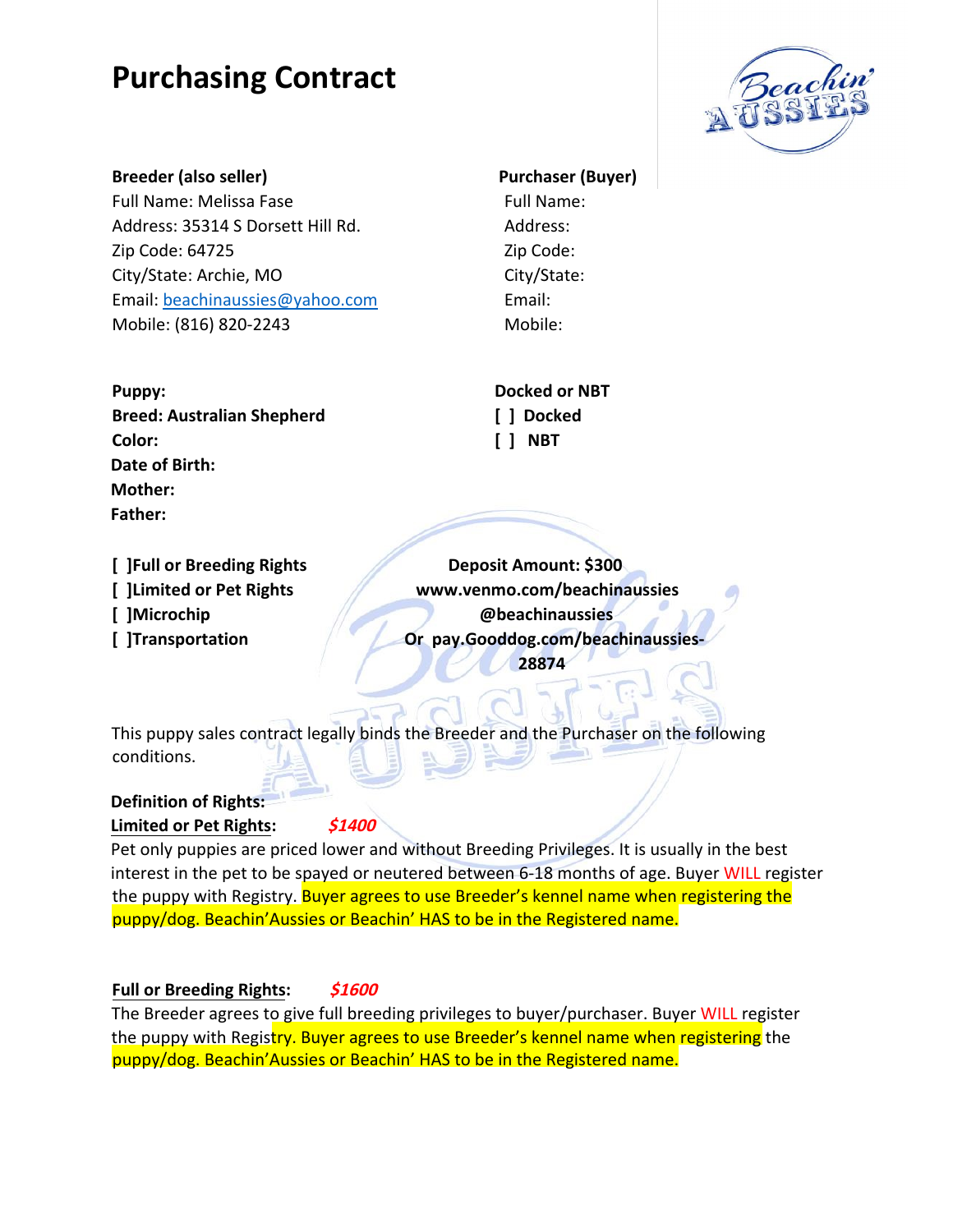

### **Microchipping:**

Would you like your puppy Microchipped before it leaves us? We provide the microchip FREE to you as a gift from us. All we ask is that you Register it with AKC REUNITE at the same time as when you Register with AKC. Please register the chip & your BEACHIN' AUSSIES PUPPY

#### **Transportation:**

Will you be needing help with transportation? We have used & are familiar with several USDA Licensed and Insured transporters. We can help you make a safe decision . Making sure your baby arrives safe, happy, and most important HEALTHY & CLEAN.

—However we would always be thrilled to meet you in person!!

#### **Keeping the Tail:**

If by chance you the, BUYER, are wanting to **keep the tail intact** and **NOT have a docked tail by breed standards**, there are special circumstances in your particular contract. This should have already been discussed between Buyer & Seller **BEFOREHAND** and Buyer should already know this. Please check the box on your contract.

Tails and dewclaws are done by 3 days of age making this a time sensitive matter; therefore, Seller needs to know beforehand, The Buyer's wishes.

Payment for puppies with tails will need to be paid for in **full before day 3** of age. This ensures Buyer is serious about purchase and keeping tail. This is only the case because it is against breed standard.

#### **Balance:**

The outstanding balance shall be paid before the Buyer shall obtain possession of the puppy, any registration papers or health records that we provide to the Buyer. The balance due must be paid for in cash or by Venmo 7 days before being transported/delivered.

\*\*If using PayPal there may be an extra charge included for the 3% usage fee. Please ask first.

\*\*Venmo is also charging a fee as well now if you check that "Goods & Services" box. Now I can either, Not charge the fee ..or charge the fee.. I would rather not. Please do not check the Goods & Services box on Venmo.

\*\*If wanting to use our Gooddog pay portal, it's extremely safe and easy for anyone to use. It does have a fee. However it does offer many wonderful advantages.

The Buyer agrees that if the puppy is not picked up on the release date set by the Seller, there will be a \$5 to \$10 a day boarding fee, unless arrangements are made in advance.

The deposit signifies that the Buyer intends to follow through with the purchase of the puppy from the Seller.

 If the Buyer cannot follow through with the purchase of the puppy, the deposit is forfeited, and NO refund will be given.

The best policy is to be sure that you want this puppy before you send your deposit!

We the Sellers, guarantee all papers on stated registered puppies. We the Sellers, make no guarantees of your pup's mature size.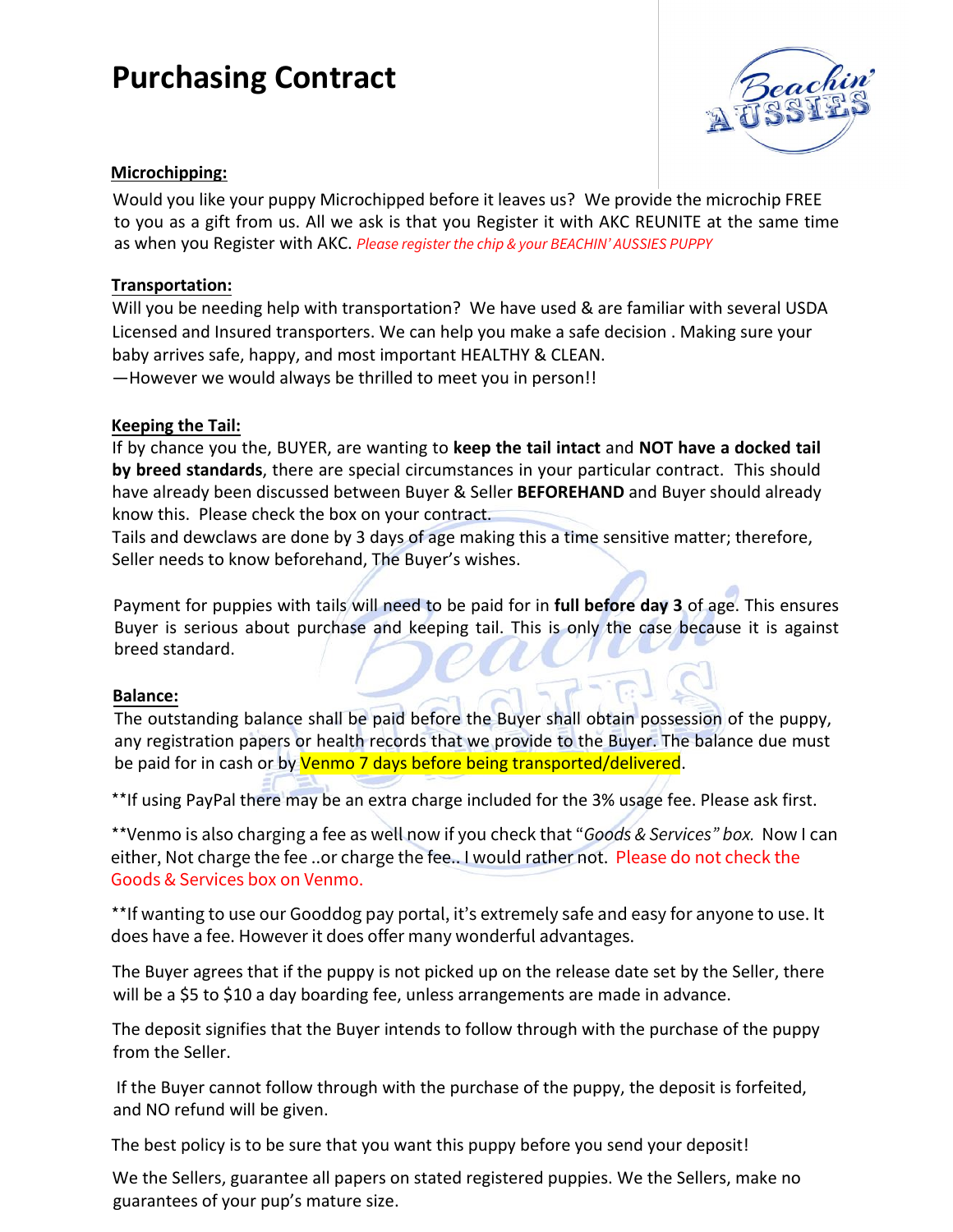

Puppies are secured by deposit in an "as is" state, (in reference to your choice of puppy at an early age), where eye color or exact color and coat pattern may change, and personality is not apparent.

If by tragic accident, the puppy was to die or be determined to have a congenital defect that prevents the puppy from being a companion animal, a full refund of deposit will be given to the Buyer.

If the congenital defect affects sight or hearing and is still desired by the Buyer, the puppy will be offered to the Buyer as a pet only.

If there is another puppy available that the Buyer wants to put the deposit towards, the deposit can be put towards that puppy or if the buyer would like to wait for the next available litter, they may also make arrangements with the Seller to do so.

Seller reserves the right to return deposit back within 30 days if we don't have a puppy available for you or if Buyer & Seller make arrangements accordingly to present or future litters.

The Seller reserves the right to void this transaction and refund the Deposit, if we feel any reason the Buyer might not be suitable for the puppy. We can take up to 30 days to return or refund your deposit.

#### **Visits:**

We are always happy to meet with possible new families. We actually prefer meeting our families, if this isn't possible, expect in-depth conversations on the phone or through chat. If you would like to meet BEFORE puppies are born, we can make arrangements for that. BUT once puppies are here… you will only get pictures, videos, even live videos if you wish. I will keep you well informed on progress of YOUR puppy! You are welcome to follow us on social media as well.

Seller reserves the right to refuse visits until an age appropriate time for vaccines.

#### **Health Guarantee:**

The puppy is guaranteed to be in good health at the time of sale.

It is the breeder's responsibility to decide when the dog will be ready to go to its new home. Normally, the puppy will be able to leave at 8 weeks old, no earlier. If the puppy needs some additional time in the home, the breeder will inform the buyer with adequate time to prepare. There is an additional \$10 a day charge for puppies kept longer than 12 weeks of age beyond any reasonable delay.

The dog will be up to date on vaccinations and de-worming at the time of pickup. It is very important that the purchaser continues the vaccination and de-worming schedule. The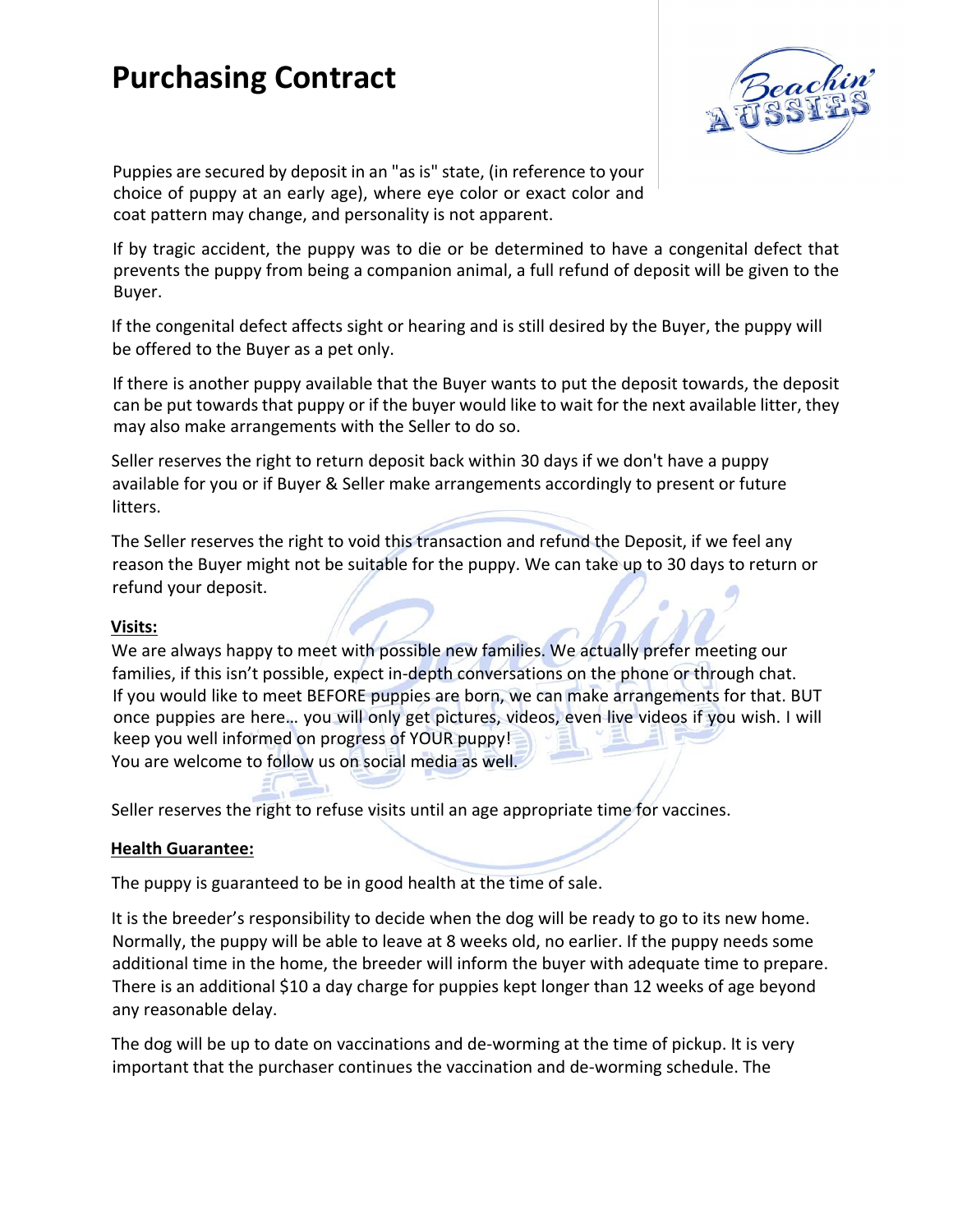

purchaser agrees to not expose the dog to other dogs that are not vaccinated until he/she has completed the entire vaccination schedule – 20 weeks of age.

The dog will be vet checked, dew claws removed, and tail docked, unless other arrangements have been made with tails or claws privately. These are on an individual basis.

#### **Terms and Conditions:**

On this day, the dog was sold as fit for purchase has been examined by a licensed veterinarian. The purchaser agrees to take the dog to a licensed Veterinarian within 72 hours of the puppy leaving the breeder's home. If not taken to the vet within 72 hours the purchaser terminates all rights and requests to an exchange puppy or refund of the dog. If the examination indicates that at the time of sale, the puppy was unfit for purchase due to illness, disease, or lifethreatening disorder a second veterinarian of the breeder's choice will be contacted for a follow up evaluation. If both vets do not give the puppy a clean bill of health, purchaser may return the puppy for another puppy of equal value from a future litter.

The breeder will not pay expenses incurred in the return of a puppy nor accept any claim for distress caused by the return. chin

#### **Buyer shall provide the puppy with:**

The purchaser agrees that the dog will be kept in appropriate conditions for its welfare and health. It will be fed a suitable diet for its age and condition. It will get appropriate exercise. Maintenance should include an annual health exam and routine vaccinations as recommended by a board-certified veterinarian. Humane care and maintenance in accordance with all current and future state, county, and municipal laws and ordinances, where the purchaser resides.

The purchaser agrees that it is their responsibility to accept the dog as described. The breeder has provided, and the purchaser has acknowledged a full disclosure of the health and temperament of the dog at the time of sale. The dog's health records will be supplied at time of purchase.

The breeder agrees to provide age-appropriate vaccinations, a de-worming record, and health papers along with State of Missouri Health Certificate to the purchaser.

For the life of the dog and for whatever reason, the purchaser may return the dog to the breeder at any time and for any reason. The purchaser agrees to give the breeder the first right of refusal to take the dog back. If refusal is made by the breeder; the purchaser agrees to allow the breeder to help screen potential new homes to ensure the well-being of said dog. In this case if ownership is transferred the purchaser agrees to provide contact information for the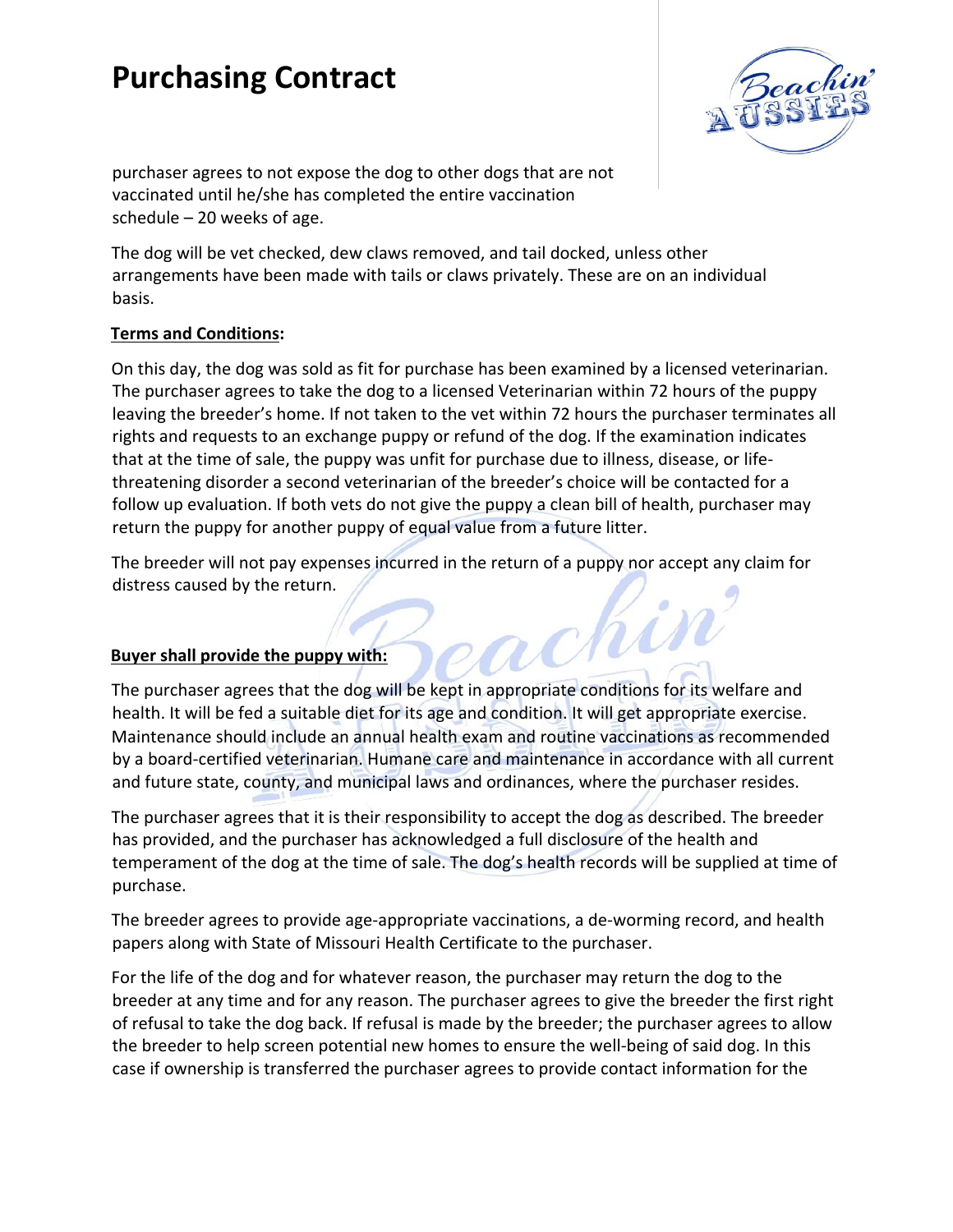

new owners of said dog. The purchaser agrees to sign the necessary registration papers to return the breeder as sole owner of the dog in event the dog is returned.

The breeder has inquired of the purchaser his or her past experience with dogs and with this particular dog breed. On the basis of the information received is willing to place a puppy with the purchaser. The breeder has pointed out to the purchaser the main conditions the breed is prone to and the health schemes followed to reduce the risk of such conditions. Every puppy is an individual and the breeder cannot be held responsible should conditions, genetic or otherwise, develop later in life.

By signing this contract, both the breeder and purchaser agree to the terms listed.

|         | <b>Purchaser's Signature:</b> |
|---------|-------------------------------|
| Date:   |                               |
| Seller: | ACMin<br>٠,                   |
|         |                               |

All sales are final and irreversible with the only exceptions being those as stated above.

Both the seller and the buyer agree that this contract and sale of this puppy is under the jurisdiction of the state of Missouri, the county of Cass.